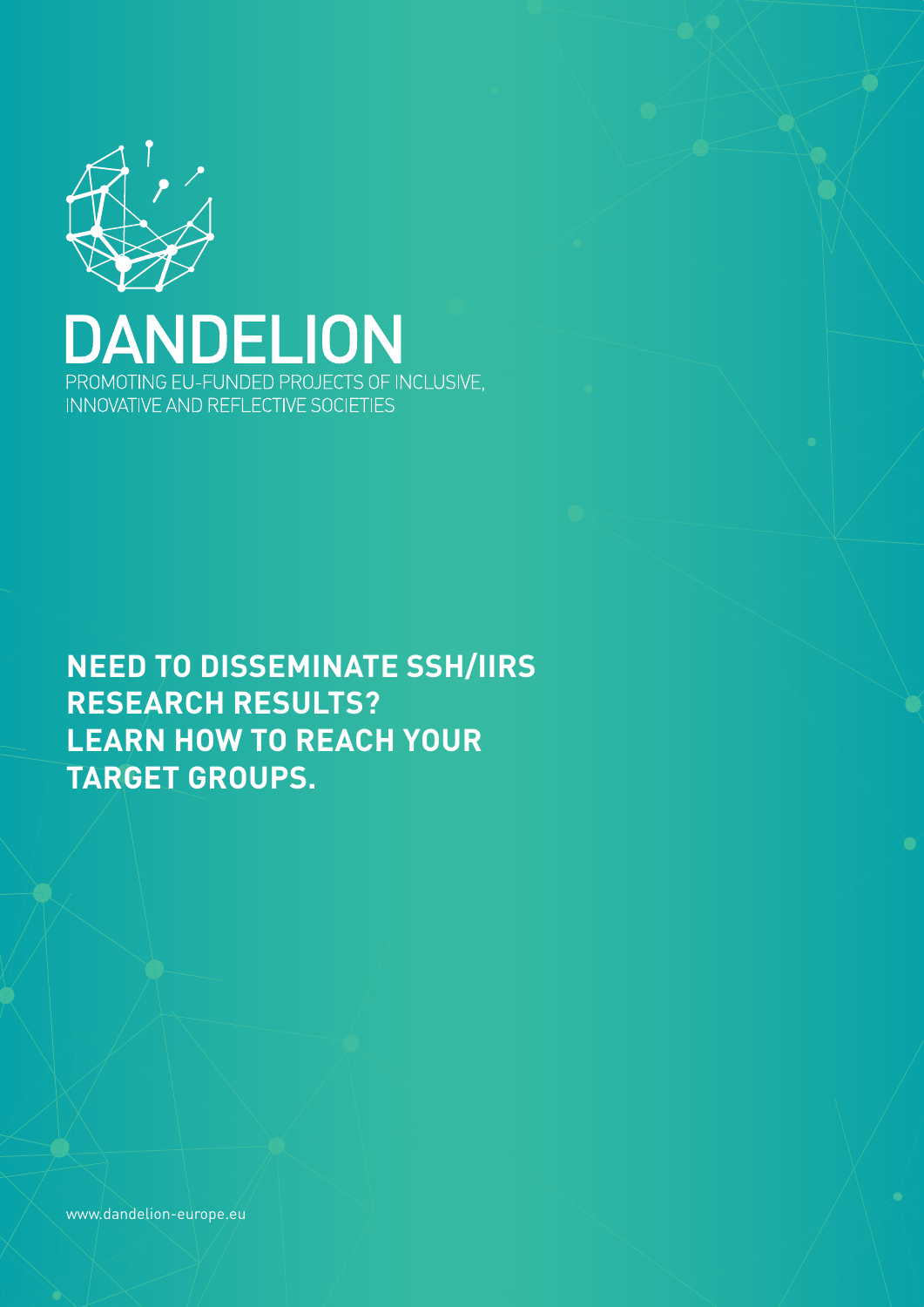| <b>INTRODUCTION</b>                                             | 3  |
|-----------------------------------------------------------------|----|
| <b>DISSEMINATION AND COMMUNICATION - WHAT'S THE DIFFERENCE?</b> | 3  |
|                                                                 |    |
| <b>GENERAL PUBLIC</b>                                           | 4  |
| <b>All Age Categories</b>                                       | 5  |
| <b>Young People</b>                                             | 6  |
| <b>POLICYMAKERS</b>                                             | 7  |
| <b>At European level</b>                                        | 8  |
| <b>At National level</b>                                        | 9  |
| <b>At the Local level</b>                                       | 10 |
|                                                                 |    |
| <b>ACADEMIA</b>                                                 | 11 |
| <b>Universities - Educational Institutes</b>                    | 12 |
| <b>Research Institutes</b>                                      | 13 |
|                                                                 |    |
| <b>MEDIA</b>                                                    | 14 |
| <b>News Agencies</b>                                            | 15 |
| <b>Print</b>                                                    | 16 |
| <b>TV</b>                                                       | 17 |
| <b>Bloggers</b>                                                 | 18 |
| <b>HOW TO PREPARE A ONE-PAGE SUMMARY OF RESEARCH RESULTS</b>    | 19 |
| <b>General Public</b>                                           | 20 |
|                                                                 |    |
| <b>Policymakers</b>                                             | 20 |
| <b>Academia</b>                                                 | 21 |
| <b>Media</b>                                                    | 21 |

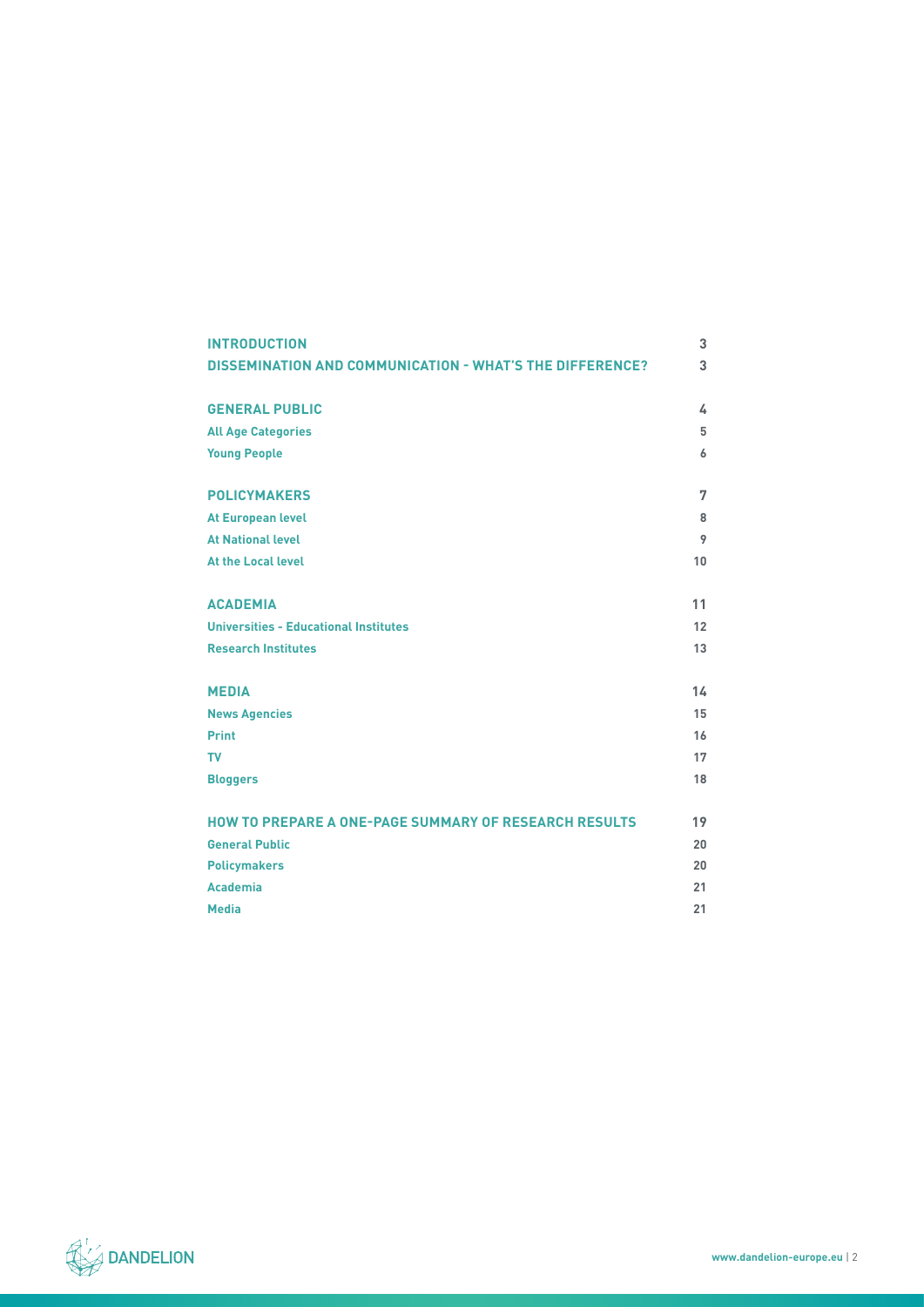This guideline for good dissemination practices towards **DIFFERENCE?** different target groups aims to facilitate and streamline communication between social sciences and humanities (SSH) projects/researchers and various target groups, such as the general public, policymakers, academia and media.

Although SSH research has produced important results and developments tackling current societal issues, its findings do not always reach its targets in society, policy, academia or the market. This guide aims to bridge this communication gap, and ensure that research results (SSH as well as Inclusive, Innovative and Reflective Societies - IIRS) projects are satisfactorily communicated to relevant target groups.

When targeting different groups, it is important to use dissemination and communication strategies best suited to each group.

This guide will focus on providing practical and useful tool for researchers on the best way to communicate their achievements towards different target groups.

# **INTRODUCTION DISSEMINATION AND COMMUNICATION - WHAT'S THE**

#### **Dissemination**

The release of information about the project and its results to a public audience. Dissemination makes information available to all, on a website, for example, where anyone can find it. The dissemination of information can be targeted by being produced in a way that will be more appealing to those the project hopes to reach by making it attractive to different relevant stakeholders, like researchers, policy makers or the general public.

#### **Communication**

Strategic activities designed to promote a project and its results to a specific audience. Communication will allow a two-way exchange (dialogue) and through this exchange, information will flow and understanding be developed. An example of project communication is the project newsletter. This is a "tool" that contains information about the project and is sent directly to people who have a stated interest in the project's work (subscribers). The newsletter will contain calls to action, meaning recipients are able to engage further with the project and with project partners about the work.

\*The content of this publication does not reflect the official opinion of the European Union. Responsibility for the information and views expressed in this document lies entirely with the authors. At www.dandelion-europe.eu you can find the interactive version of this quide.

We would like to give a special thanks to the DANDELION's Advisory Board members, for actively participating in the revision of this guide and constructively provide useful feedback and contributions.

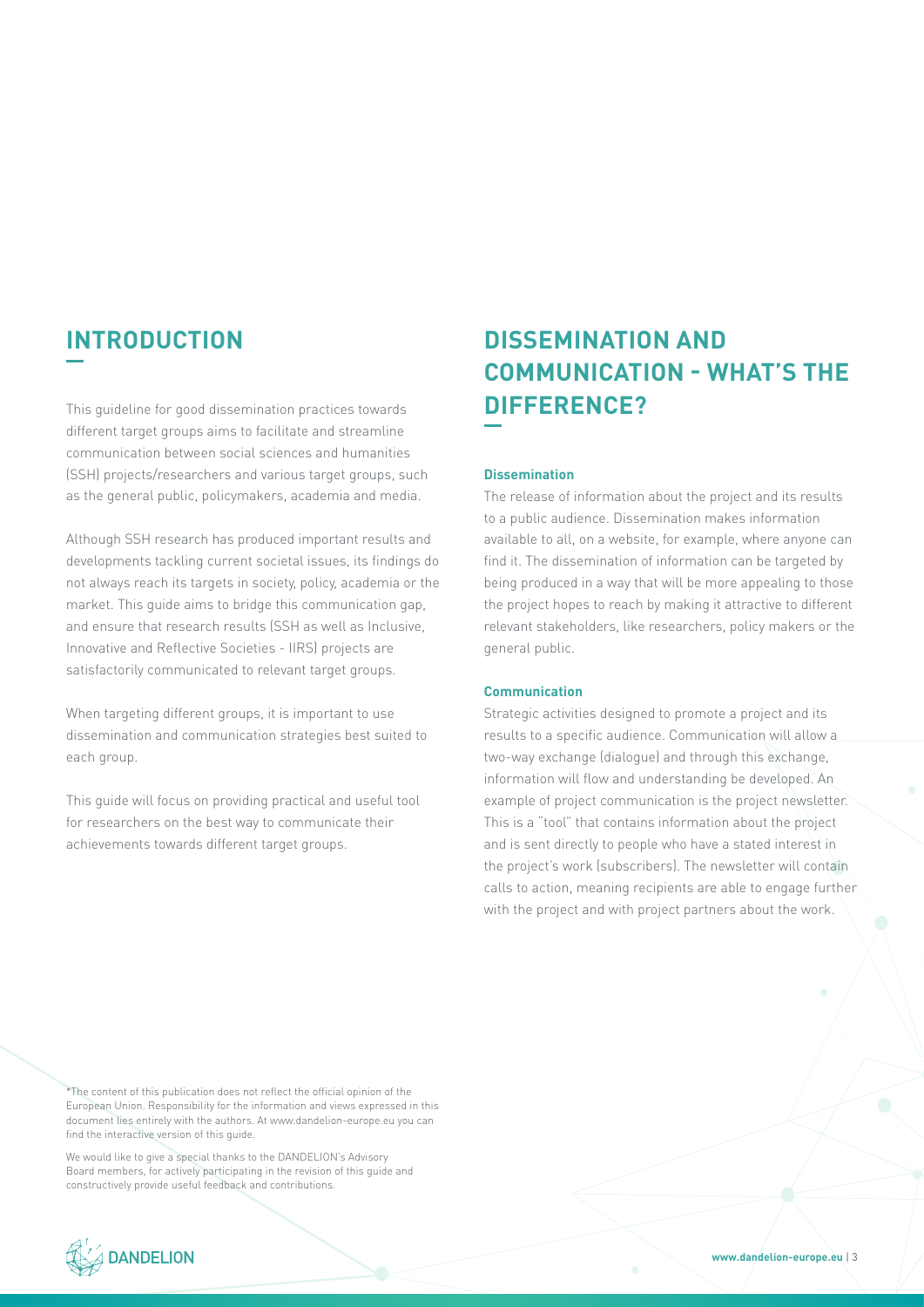

## **GENERAL PUBLIC**

### **RESEARCH-TO-SOCIETY (R-t-S) IMPLIES WINNING THE ATTENTION OF THE PUBLIC AT LARGE**

The general public represents a diverse audience where that we are all a part of. Before being a teacher, a researcher, a consultant, an entrepreneur, a freelancer or a politician, we are all citizens. A citizen is not interested in specific scientific knowledge. Instead, they want to hear about tangible results, facts and benefits. SSH and IIRS research affects everyone by default, so researchers within these fields have a responsibility to let the wider public know about their work.

In summary, the general public needs to be told about the real benefits that research brings to them and those around them.



**www.dandelion-europe.eu** | 4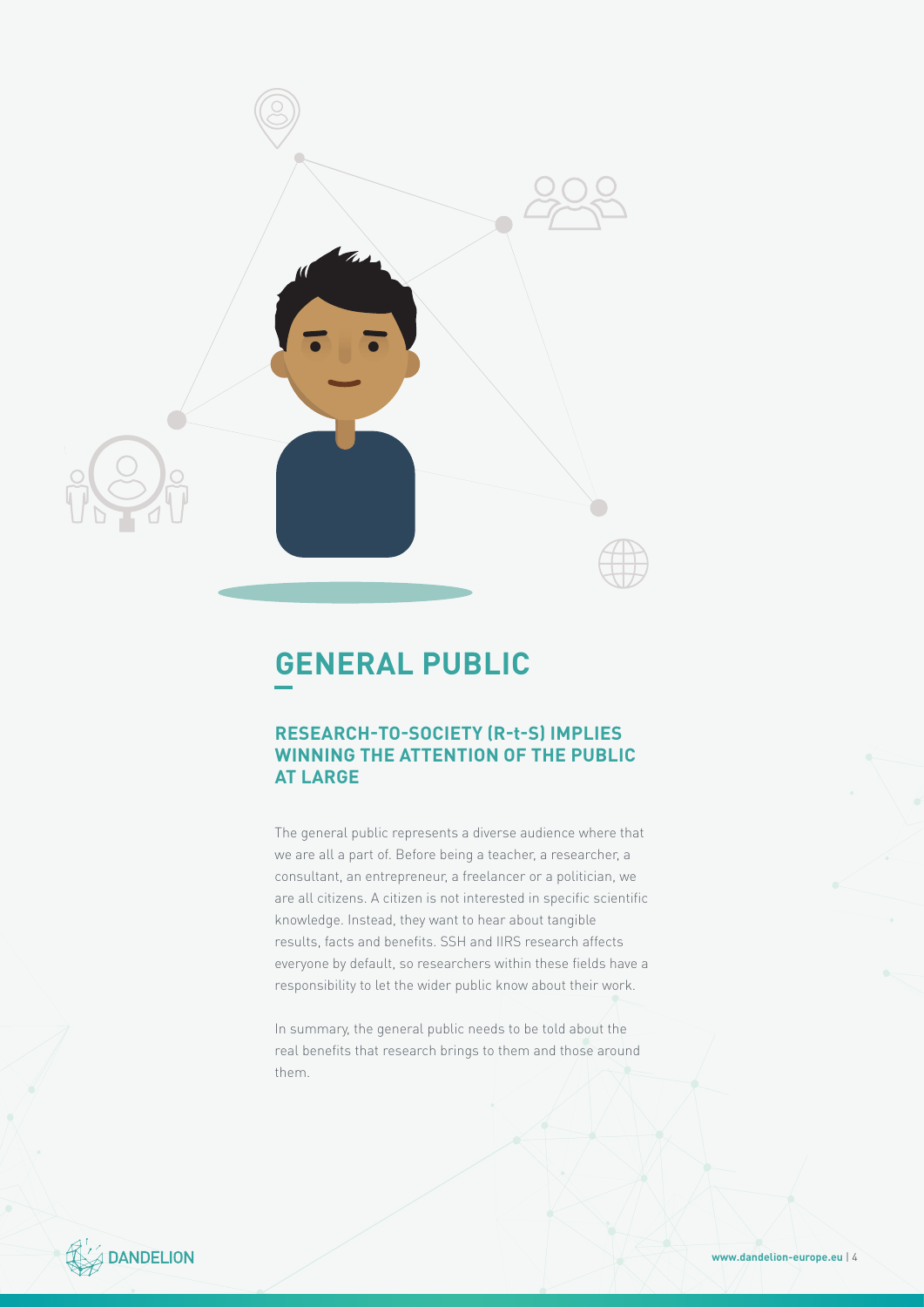## **ALL AGE CATEGORIES**

#### **What do they want?**

To understand and feel involved in the research.

#### **Biggest challenge in communicating with the group:**

Attract their attention in the world of virtually infinite (and not always credible or objective) information sources and short attention span.

#### **What they need to know about SSH research:**

Better awareness and understanding about the world around them and new ideas to address key challenges that society is facing.

#### **Motivation to learn more and follow up:**

People want to be listened to and get involved and engage in contributing to advance knowledge that addresses broad socioeconomic challenges. Social approval, social visibility.

Belief that their contribution is important.

#### **How to communicate with this target group:**

Simple efficient language, using real life examples, testimonials and facts.

Introduce the topic from a broader perspective and then work towards specific results.

#### **Pre-result communication:**

Establish a contact with the public by presenting the problem, the goals of your research and your progress, and highlight how and why they can get involved. In this phase, social media is the best gateway to reach the general public. Make a strong and clear statement about the major challenge and the key contribution of your project and create a strong brand, teasers and memorable phrases that are appealing to this group (i.e. straightforward and clear). Organise awareness events, organize focus groups to obtain insights from this target group.

#### **Post-result communication:**

General public will be engaged via media communication. More direct approach can be chosen for selected communities or social groups (participating in the research or affected by the results) while the research results should be translated and mapped to the reality of their daily life. Demonstration events and focus groups can be used to show the results.

#### **What channels, activities and tools should be used to reach this target group:**

General media presence, dissemination materials (website, interactive tools, reports), active communication with various communities.

Massive use of social media.

Whenever possible, consider the use of endorsements or ambassadors. Having well-known people associated with the research will attract the interest of the general public.

#### **What should be the expected impact when using these channels/tools:**

Getting feedback from the general population is difficult, but directly affected communities should show some acknowledgement of the results.

Develop 15/20 second messages that can be shared on TV, radio or digital channels.

#### **Do´s:**

Communication has to be 'digestible' and easy to follow, avoiding specialised scientific terms and explanations. Anyone with deeper interest should be able to find information about the research easily.

Have up-to-date information on the web portal, which should be easy to navigate and find information.

Keep active on social media. Use share optimisations by investing in sharing useful information and getting the users engaged.

Give practical information that is relevant to the daily lives of ordinary people.

#### **Dont´s:**

Don't overcomplicate or oversimplify your results Disseminating your results and getting as much attention as possible are related, but not the same.

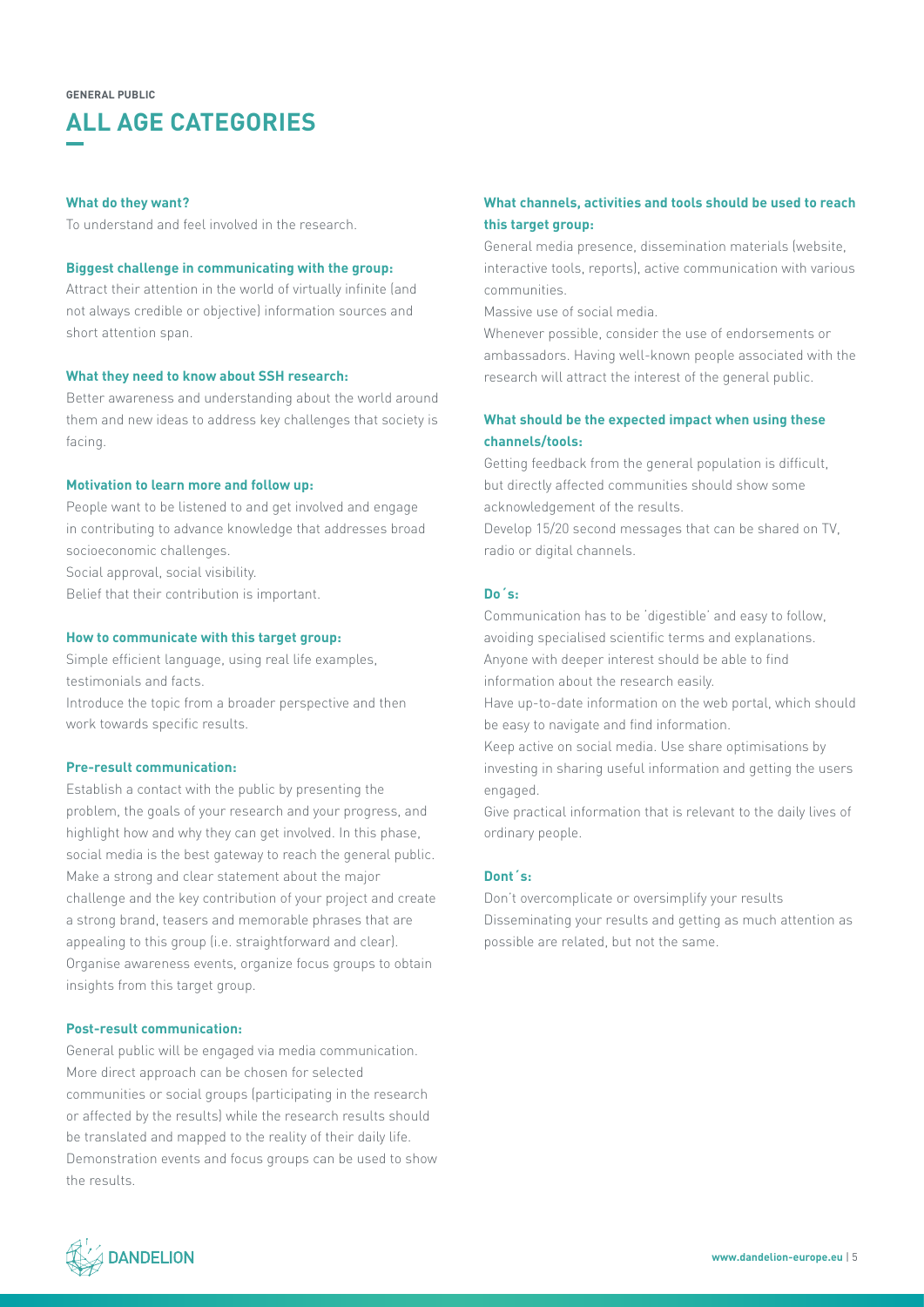## **YOUNG PEOPLE**

#### **What do they want?**

A tangible vision of how things can change.

#### **Biggest challenge in communicating with the group:**

Persuading them about the importance of the information both for themselves and for the world as a whole. Getting their attention, especially due to their visionary nature and lack of experience of seeing the impact of key challenges in society.

The naïve nature of young people with "perfect world" conception can be used for your benefit since they are, more open to causes.

#### **What they need to know about SSH research:**

Information which will influence their future and will enable themto actively shape the future.

#### **Motivation to learn more and follow up:**

Young people will "follow up" if they feel they can include the information in their life and work with it actively.

#### **How to communicate with this target group:**

Lot of visualisation and interactive content. Engaging (but not too simplistic) language. Communication has to be concise and easily accessible.

Connect the information with real life, showing that is something that happening in the present with impact in the future.

#### **Pre-result communication:**

Engagement is more important than cadence. Researchers should communicate their goal in the context of creating a better society.

#### **Post-result communication:**

Post-results communication with this group should be a part of a bigger, long-term engagement. Young people should be given hints on how to work with these results and how to connect them with other research.

#### **What channels, activities and tools should be used to reach this target group:**

Broad use of social media and, if possible, edutainment solutions (apps, games).

Presenting the team in a more personal way will help to gain the trust of your audience.

Reaching young people through opinion leaders (famous bloggers, YouTubers) can help your activities get noticed. Establish contacts with relevant youth groups and help them in creating discussion about the topics (a speech or workshop at a university).

Organise a European event with live streaming and video recording to create online videos and make them viral. Create a sense of community where people can invite their peers to join the community to make the connection stronger

#### **What should be the expected impact when using these channels/tools:**

Active discussion about the research and its results is the most desired impact.

#### **Do´s:**

Present yourself and the research in a more casual way. Engage in controversial topics.

Actively work with universities, NGOs and public authorities and youth groups.

#### **Don´ts:**

Do not expect mere presence in social networks will give you attention from young people. Everybody has a Twitter account and Instagram these days.

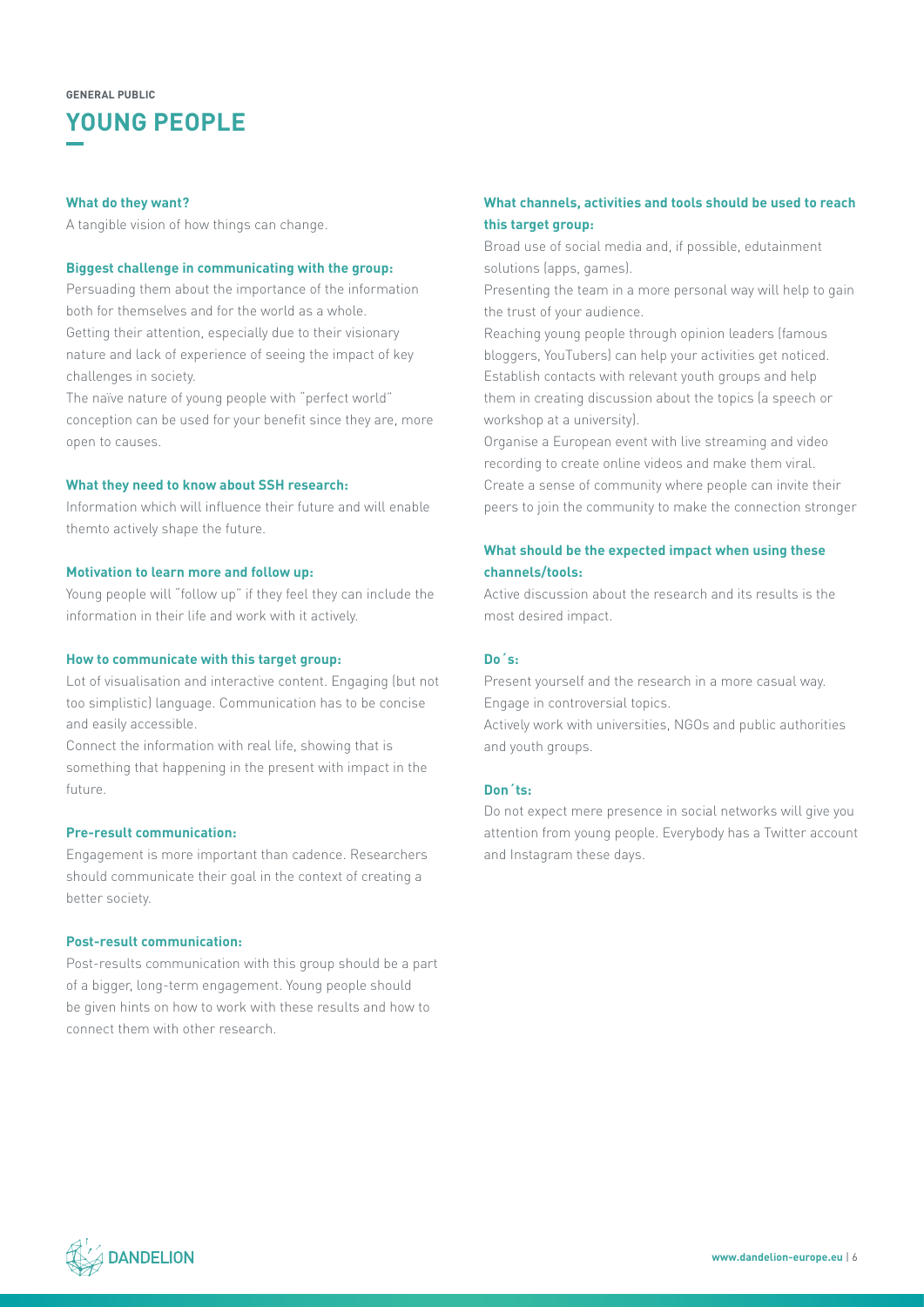

## **POLICYMAKERS**

### **RESEARCH-TO-POLICY (R-t-P) IMPLIES ESTABLISHING CLEARLY DEFINED MESSAGES FOR EVIDENCE BASED POLICY MAKING**

For policymakers it is important to understand how science, innovation and quality of life are linked. They also need to understand the political implications of research results. In addition to the need of having a political dimension impact resulting from the research results achieved.

Communication with policymakers should focus on the way that results of research can influence political decisions. Any communications should supply background information that justifies decisions in any potential political debate.

Key message when communicating to policy makers should include information on how they can contribute at political level and what acts and policies could be constructed to ensure political stability.

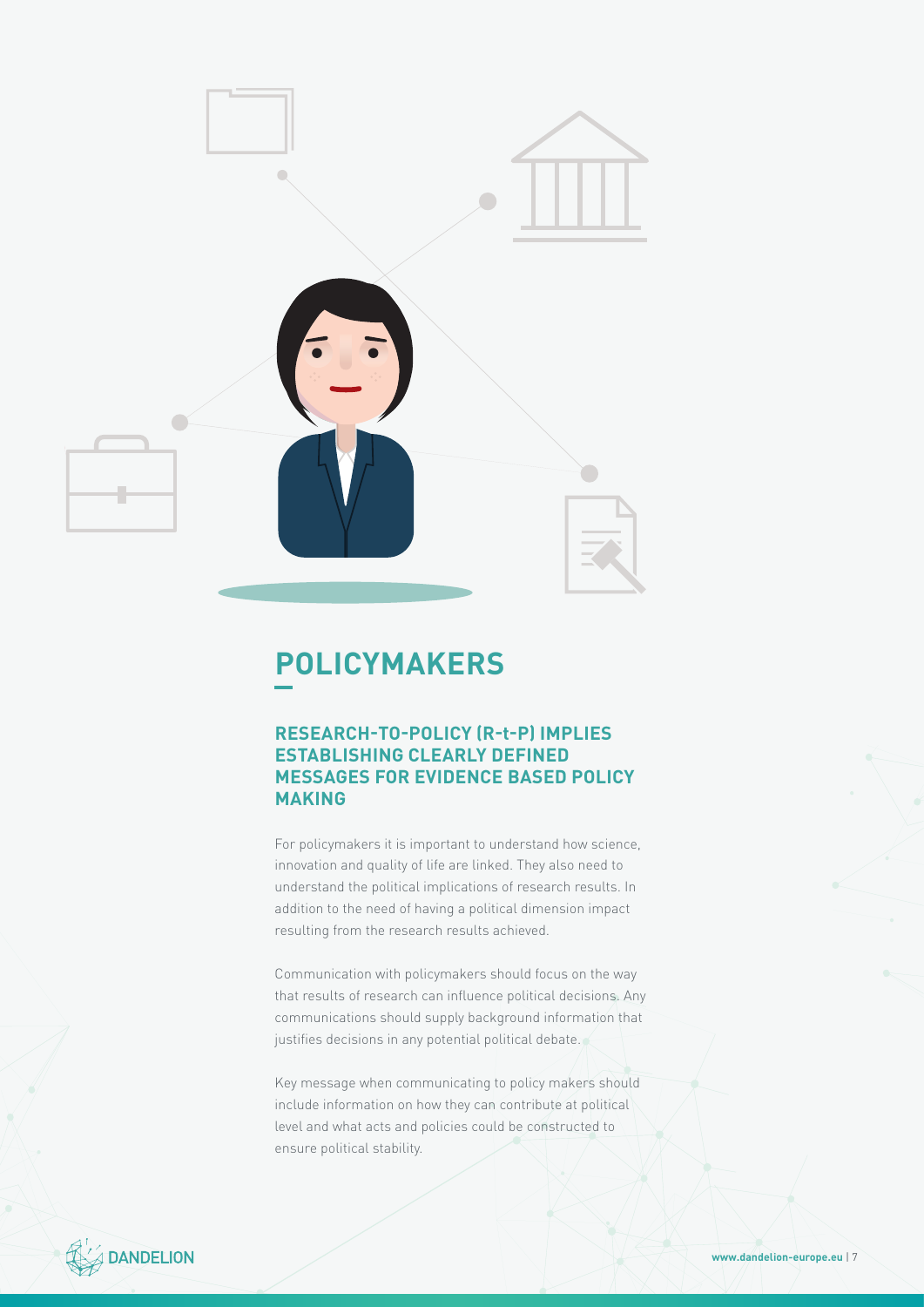## **POLICYMAKERS AT EUROPEAN LEVEL**

#### **What do they want?**

Efficient and effective policies based on informed decisions (scientific evidence based policy making).

#### **Biggest challenge in communicating with the group:**

Establishing clearly defined positive impacts of the research for the well-being of European citizens. Provide the exact knowledge needed to address specific challenges and problems.

#### **What they need to know about SSH research:**

Ways that top-level policymakers can positively influence the life of European citizens.

#### **Motivation to learn more and follow up:**

Noticing the potential of the information and clear connection their own policy making areas.

#### **How to communicate with this target group:**

Communication has to be stripped down to actionable knowledge with reliable cause-effect pattern and mechanisms, and has to introduce the broader perspective to offer a clear picture.

#### **Pre-result communication:**

Research which policymakers might be interested in your work and communicate your goals which are relevant to the.

#### **Post-result communication:**

The most important findings should be communicated intensively, with clear connection to the positive impacts on European issues, ideally with suggestions of policy actions based on these results.

#### **What channels, activities and tools should be used to reach this target group:**

Direct communication (especially personal meetings) is the most effective method.

Try to involve the key stakeholders in your activities (guest speaker invitation, workshop).

Participation in events organised by the EC and promote your research.

#### **What should be the expected impact when using these channels/tools:**

Create discussion about the results, preferably at a policy making level (hearings, consultation procedures etc.)

#### **Do´s**:

The communication has to address specific topics of interest offering clear solutions (information, recommendations for specific policy actions, tools, methodologies, etc.) detailing all implications (positive/ negative impacts).

#### **Dont´s:**

Do not expect to get any reception just from a formal dissemination campaign emails, newsletters, printed report sent by post, etc.). . Even the most interesting results will not catch on without concerted effort.

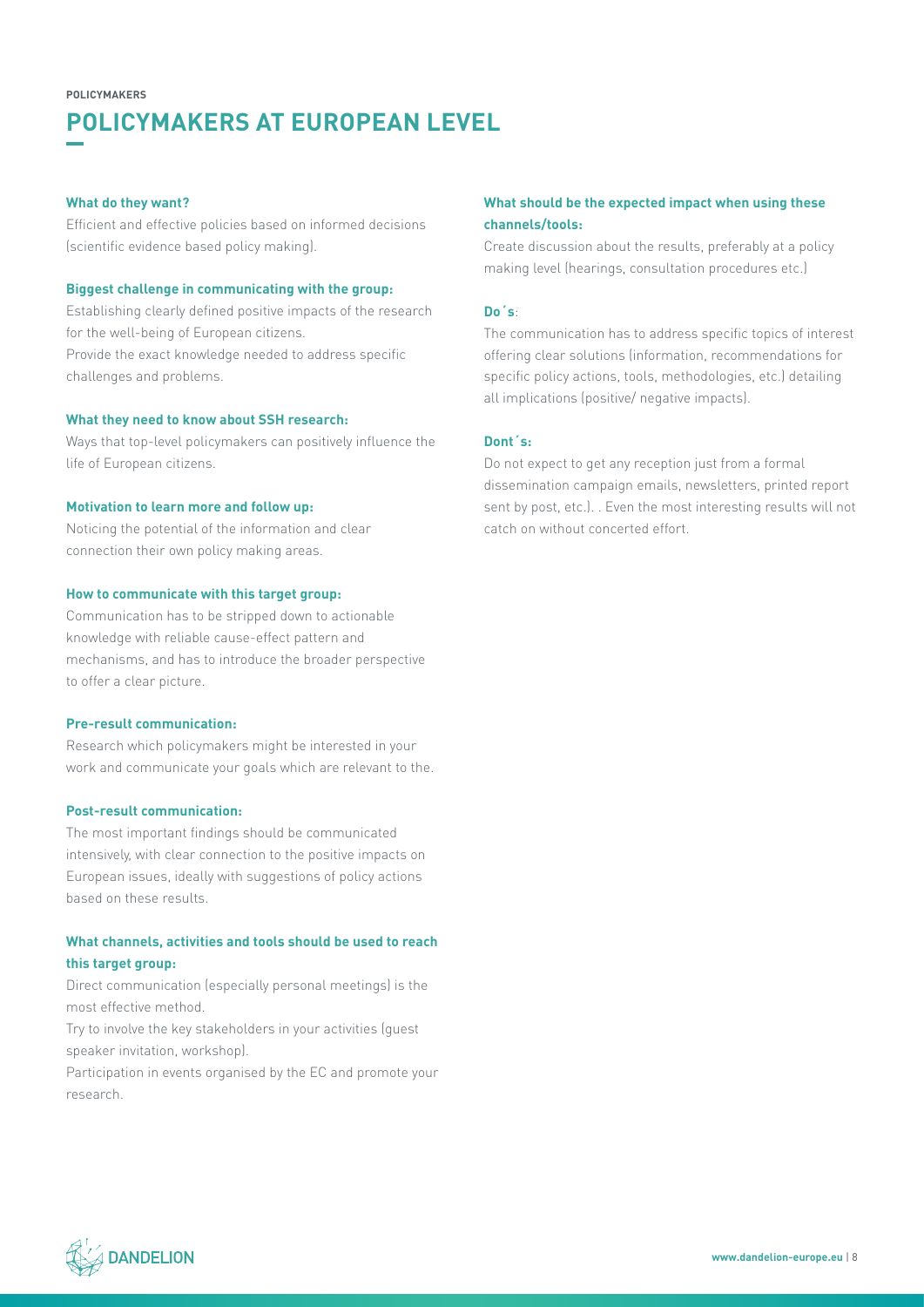## **POLICYMAKERS AT NATIONAL LEVEL**

#### **What do they want?**

Efficient and effective policies based on informed decisions (scientific evidence-based policy making).

#### **Biggest challenge in communicating with the group:**

Making the results digestible and suggesting how they can be used in policy making.

Providing clear evidence of how your results relate to a specific country.

What they need to know about SSH research: Broader picture of phenomena, which are often believed to be national.

#### **Motivation to learn more and follow up:**

Ability to pair the information with national policy issues.

#### **How to communicate with this target group:**

The communication has to effectively show the potential positive national impacts of the information. The problem has to be introduced properly, but should not underestimate the interest of national politicians and flood them with trivial points.

#### **Pre-result communication:**

Research which policymakers might be interested in your work and communicate your goals which are relevant to them.

#### **Post-result communication:**

Communication with national policymakers should focus on the national and nation-connecting aspects of the results. Highlight the national impact of suggested European policies (if there are any).

#### **What channels, activities and tools should be used to reach this target group:**

Direct communication (especially personal meetings) is necessary.

Find a local champion who will adapt the goals of your efforts and will help you with dissemination. Use local NCP and networks.

Use of online videos with interviews, testimonials, etc. Human participation in any of these activities is important.

#### **What should be the expected impact when using these channels/tools:**

Have the results discussed and considered when in national policy making processes.

#### **Do´s:**

Always find a national angle for your research and the results.

#### **Dont´s:**

Do not waste your effort without careful mapping of the national priorities and challenges.

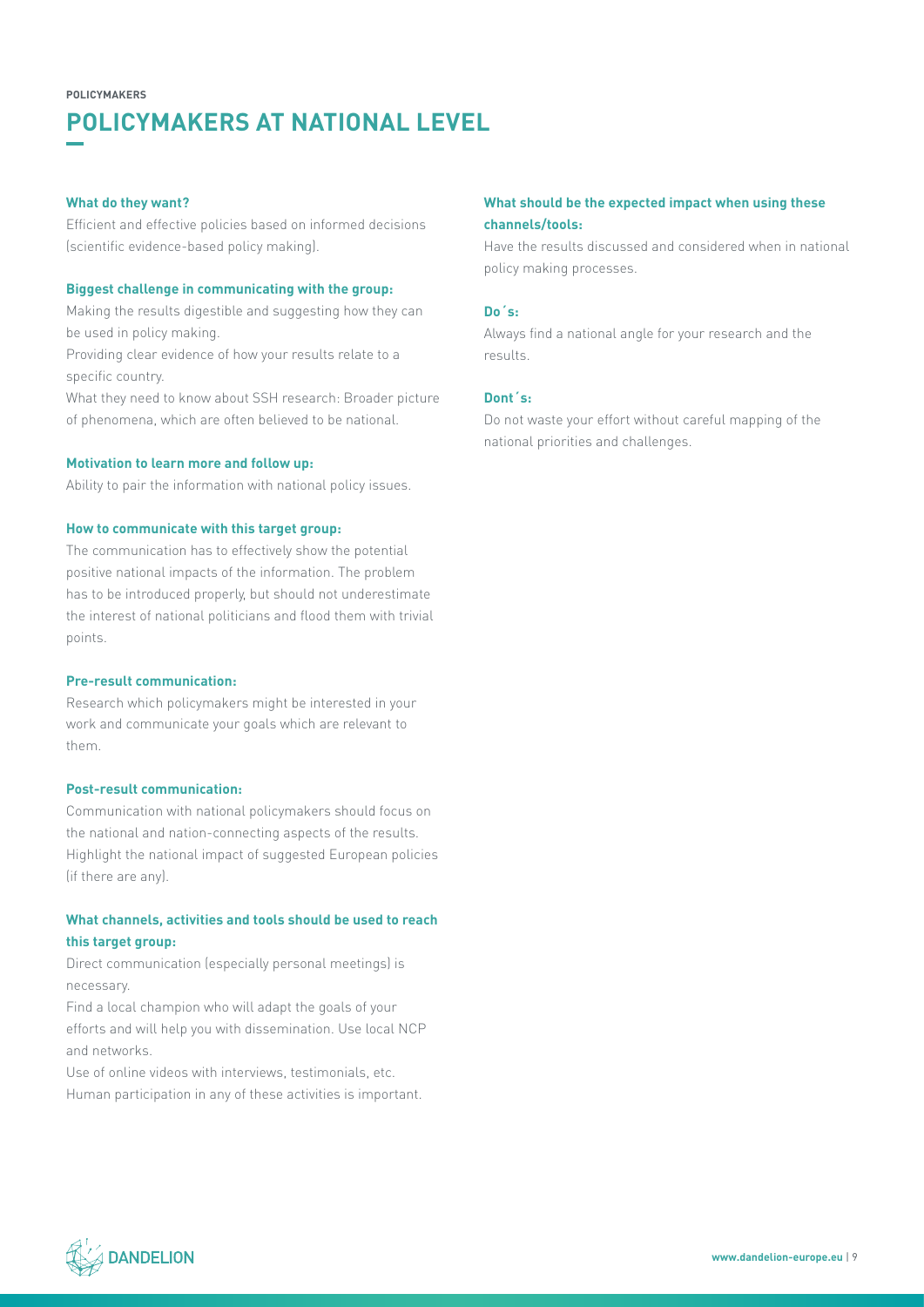## **POLICYMAKERS AT THE LOCAL LEVEL**

#### **What do they want?**

Community well-being.

#### **Biggest challenge in communicating with the group:**

Showing the way in which your results can clearly bringing about positive impacts to the community.

#### **What they need to know about SSH research:**

Information about community building which can be used at a local level.

#### **Motivation to learn more and follow up:**

Ability to pair the information with local policy issues, feedback from the community.

#### **How to communicate with this target group:**

Communication with local policymakers has to overcome the barrier of resentment towards anything "from the top" and show the community perspective. Real life examples or scenarios will help.

#### **Pre-result communication:**

Communities relevant to the research should be identified not only as research subjects, but also as subjects of followup communication.

#### **Post-result communication:**

The majority of communities will be reached via media and social media, but, the communities directly affected by the research should be contacted directly (community fora, public talks, working with local media).

#### **What channels, activities and tools should be used to reach this target group:**

Existing ties from field research offer great offer great ways to disseminate results to the community. Where possible, try to map and contact local adopters (community NGOs)

#### **What should be the expected impact when using these channels/tools:**

Results adopted by affected communities and developed into actions.

#### **Do´s**:

Identify and engage with local groups that conduct educational activities early on. Involve them in the trials (if possible).

#### **Dont´s:**

Do not consider communities and social groups only as research subjects. They are also targets for research dissemination.

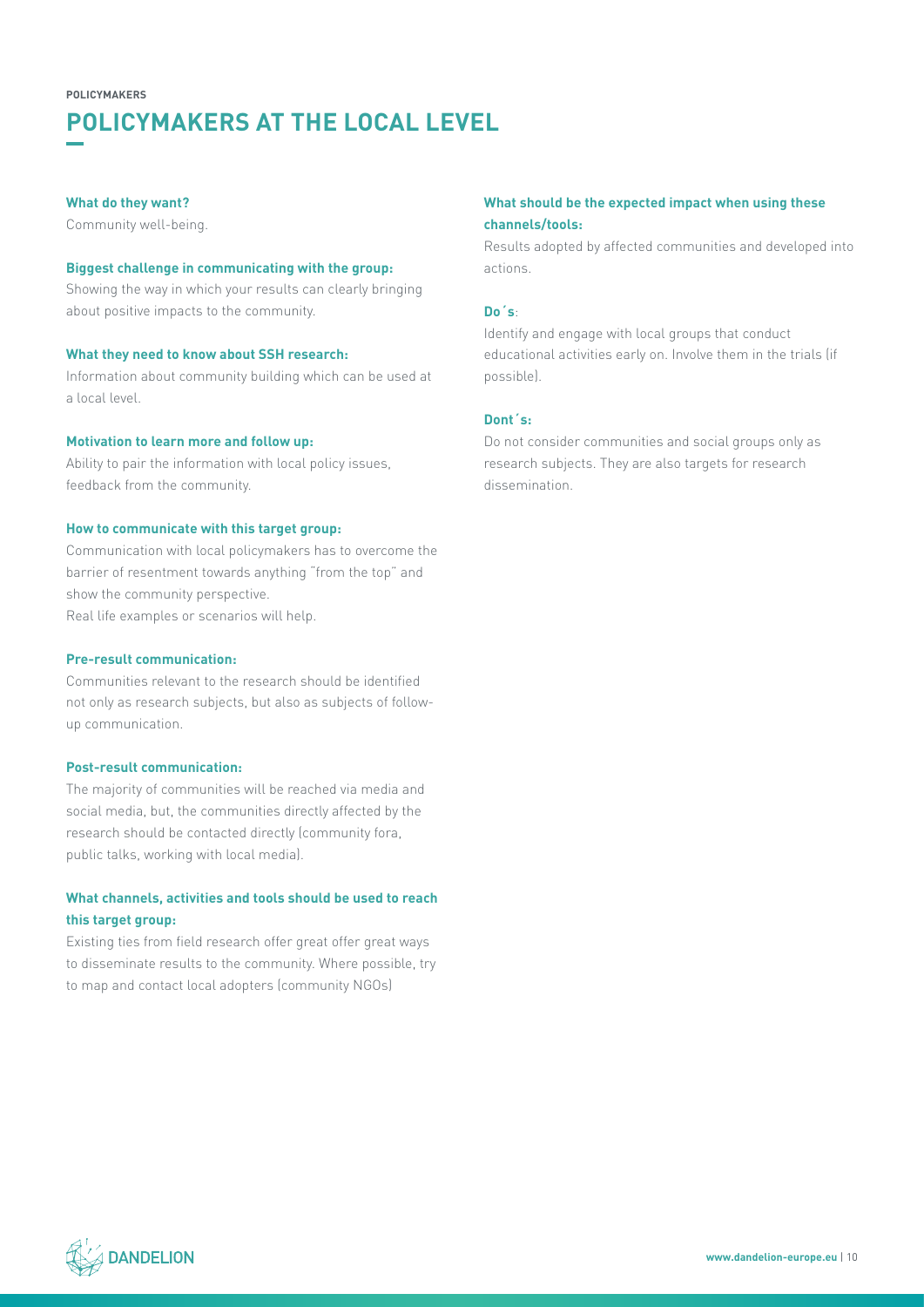

## **ACADEMIA**

### **RESEARCH-TO-RESEARCH (R-t-R) IMPLIES OFFERING ROBUST KNOWLEDGE TO FELLOW RESEARCHERS FROM ANY FIELD**

Of all the target groups, academia is the most knowledgeable about SSH and IIRS.

Those working in academia want to know about results that can contribute to the subsequent progress of knowledge, the formation of disciplines and curricula, training, and capacity building.

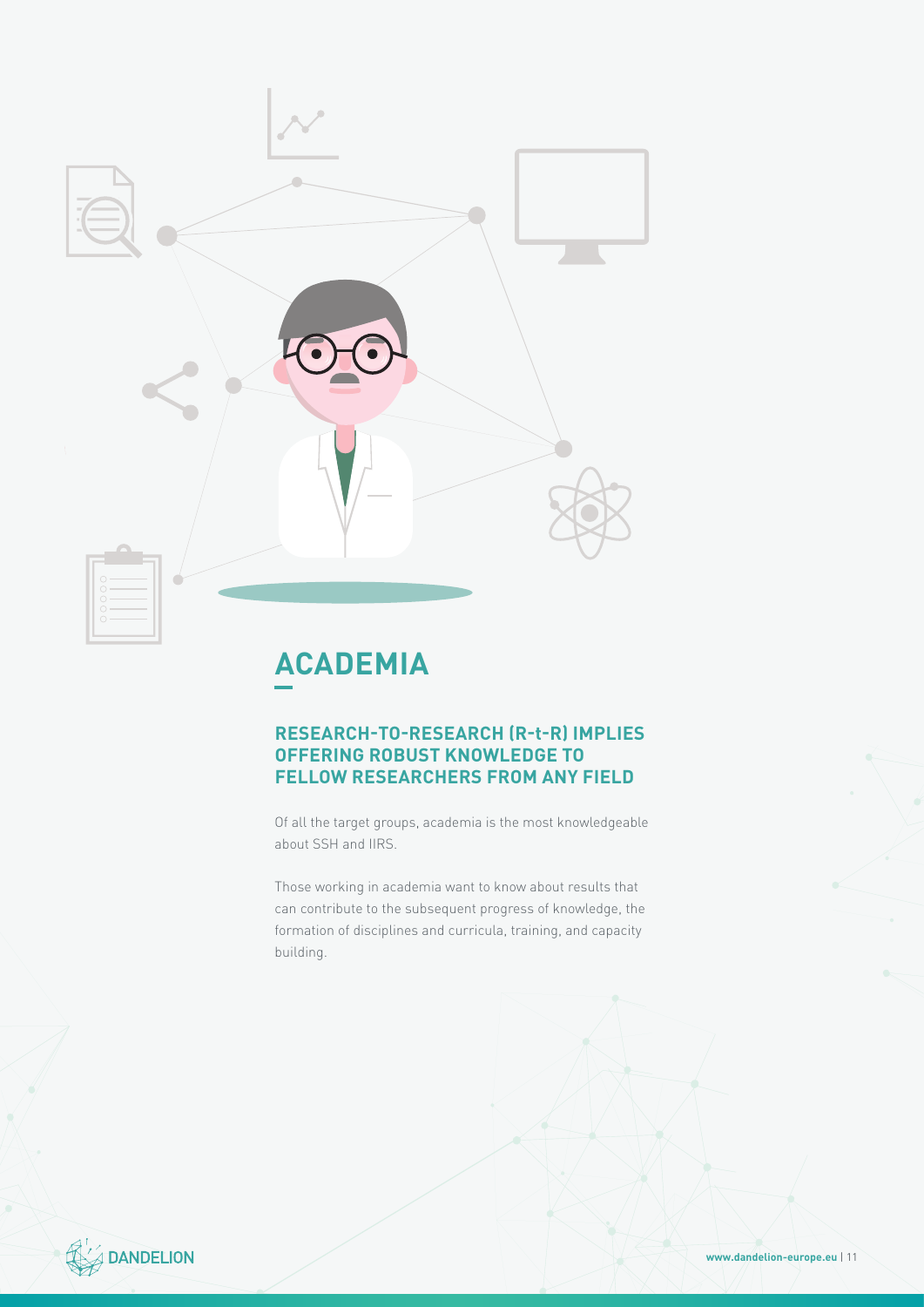### **UNIVERSITIES - EDUCATIONAL INSTITUTES**

#### **What do they want?**

Continuous improvement of educational processes.

#### **Biggest challenge in communicating with the group:**

Intellectually engaging information, which can be incorporated into the educational process.

#### **What they need to know about SSH research:**

Well interconnected knowledge from a broad spectrum of sciences.

#### **Motivation to learn more and follow up:**

Connection with the syllabus and curricula, positive feedback from academics and students.

#### **How to communicate with this target group:**

Communication should focus on both professors and students. It should clearly show the connection between existing knowledge and research findings. Rich data sources (especially quantitative) are valued by both groups and should be made visible.

#### **Pre-result communication:**

Relevant stakeholders should be identified and regularly informed (newsletters, direct communication, consultations).

#### **Post-result communication:**

Universities are the ideal place to disseminate the results in full depth. Guest lectures and workshops should be considered as well as articles spread via official university channels. Teams should not forget their alma maters, which should be the key institutions for dissemination of results in academia.

#### **What channels, activities and tools should be used to reach this target group:**

Universities offer a unique opportunity to disseminate the results via guest speaking, workshops and journals. Student groups and societies are the key stakeholders in achieving this. As always, start mapping them in advance and keep them informed throughout the research.

#### **What should be the expected impact when using these channels/tools:**

The final results, research methods, tools, etc. to be actively used within academia.

#### **Do´s**:

Have guest speeches and workshop content ready for potential use at universities.

Investigate the possibility of using universities and students as first end users during trial.

#### **Dont´s:**

Do not only rely on your alma-maters. Universities are the best places to disseminate your results in full depth.

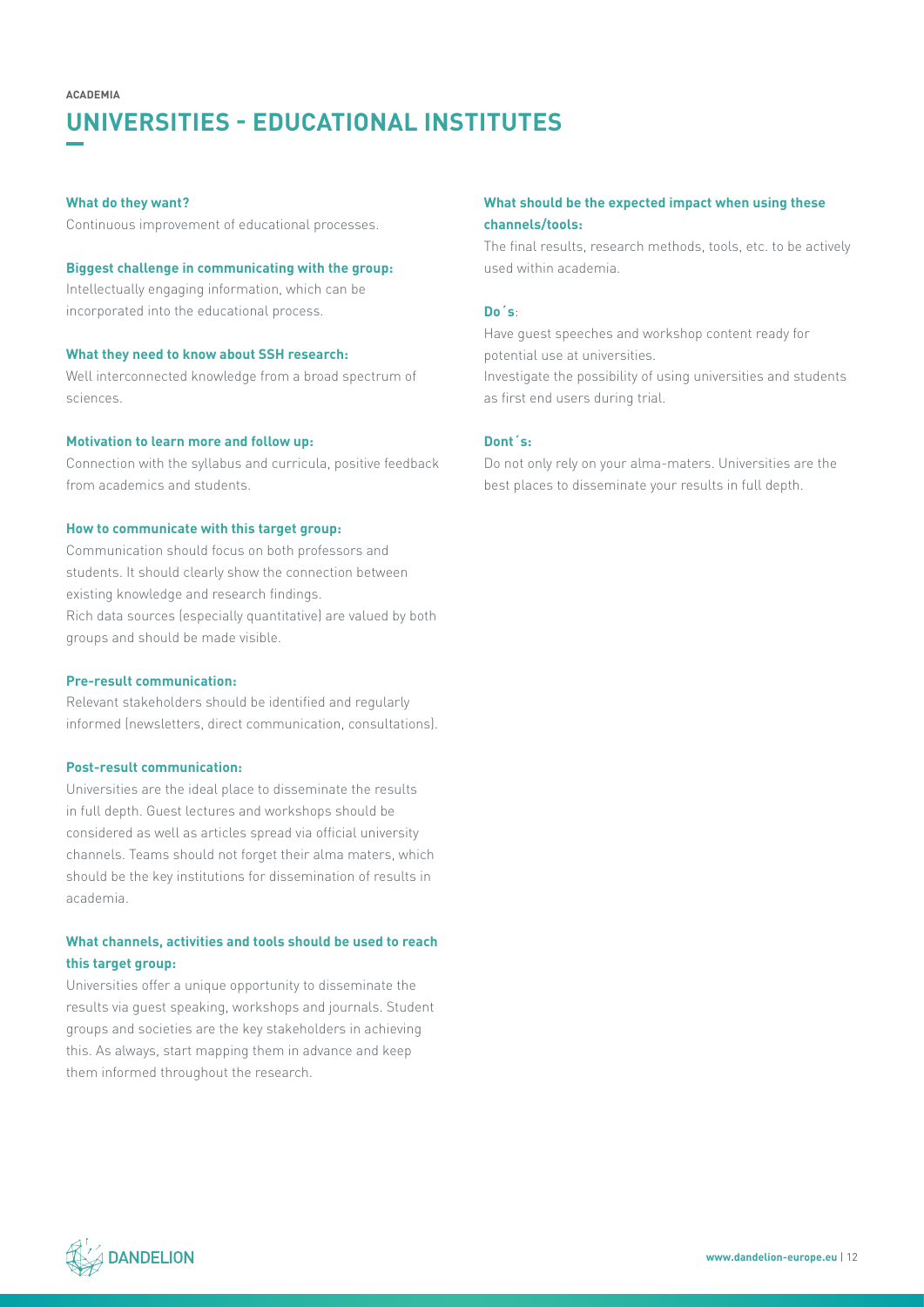## **RESEARCH INSTITUTES**

#### **What do they want?**

Knowledge generation.

#### **Biggest challenge in communicating with the group:**

Offering robust knowledge, which can be used for further research.

#### **What they need to know about SSH research:**

New, well reviewed knowledge. Possible future collaborations (if common research interests are identified)

#### **Motivation to learn more and follow up:**

High quality research with potential to be used to generate new knowledge.

#### **How to communicate with this target group:**

Communication should show both the rigorousness of the research and the new knowledge.

#### **Pre-result communication:**

Researchers should work on identifying potential synergies in the scientific field (also with similar co-funded projects). Both formal and informal networking is an important part of establishing knowledge about the research in the scientific community.

#### **Post-result communication:**

Besides publication in scientific journals, the researchers should participate in relevant events. Existing lists and network of contacts in the research area should be utilised.

#### **What channels, activities and tools should be used to reach this target group:**

Co-organising conferences or smaller events with research institutions has the biggest chances of making impact. B2Match events are a good opportunity to talk with peers. Invite media to cover the events and create videos of the events.

#### **What should be the expected impact when using these channels/tools:**

Research results included in consequent studies. New research proposals.

#### **Do´s**:

Map similar research activities and try to create joint activities.

Establish contacts with similar co-funded projects and other types of research projects.

#### **Dont´s:**

Do not neglect personal and direct communication. Traditional channels (media, social networks) may have trouble reaching this community with broader information.

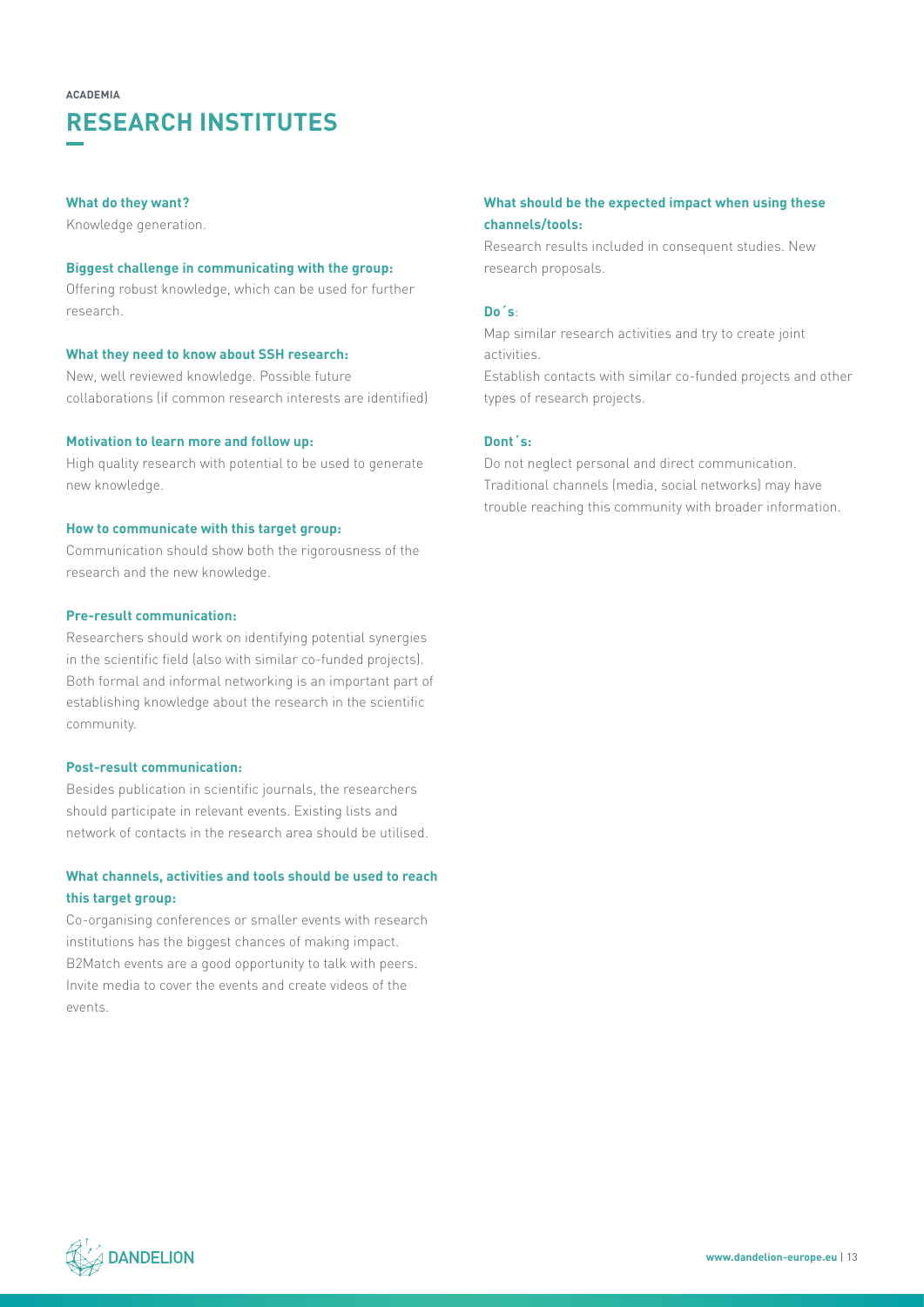

## **MEDIA**

#### **RESEARCH-TO-MEDIA (R-t-M) IMPLIES PROVIDING INFORMATION WHICH CAN BE TURNED INTO STORIES.**

The role of the media in the context of research is to act as an intermediary in communicating results. When approached correctly, the wider world of media is a powerful tool for disseminating knowledge and results to other target groups. They should be considered to cover all the dimensions depending on their field of speciality, namely:

- Scientific;
- Technological;
- Economic;
- Social;
- Political:
- Environmental;
- Health;
- Cultural;
- Training.

Reaching the media is not restricted to sending press releases or other kinds of information. It is important to engage them in other project activities by, for instance, inviting them to the project's events, pilots, demonstrations or any other activity that will let them see "inside" the project.

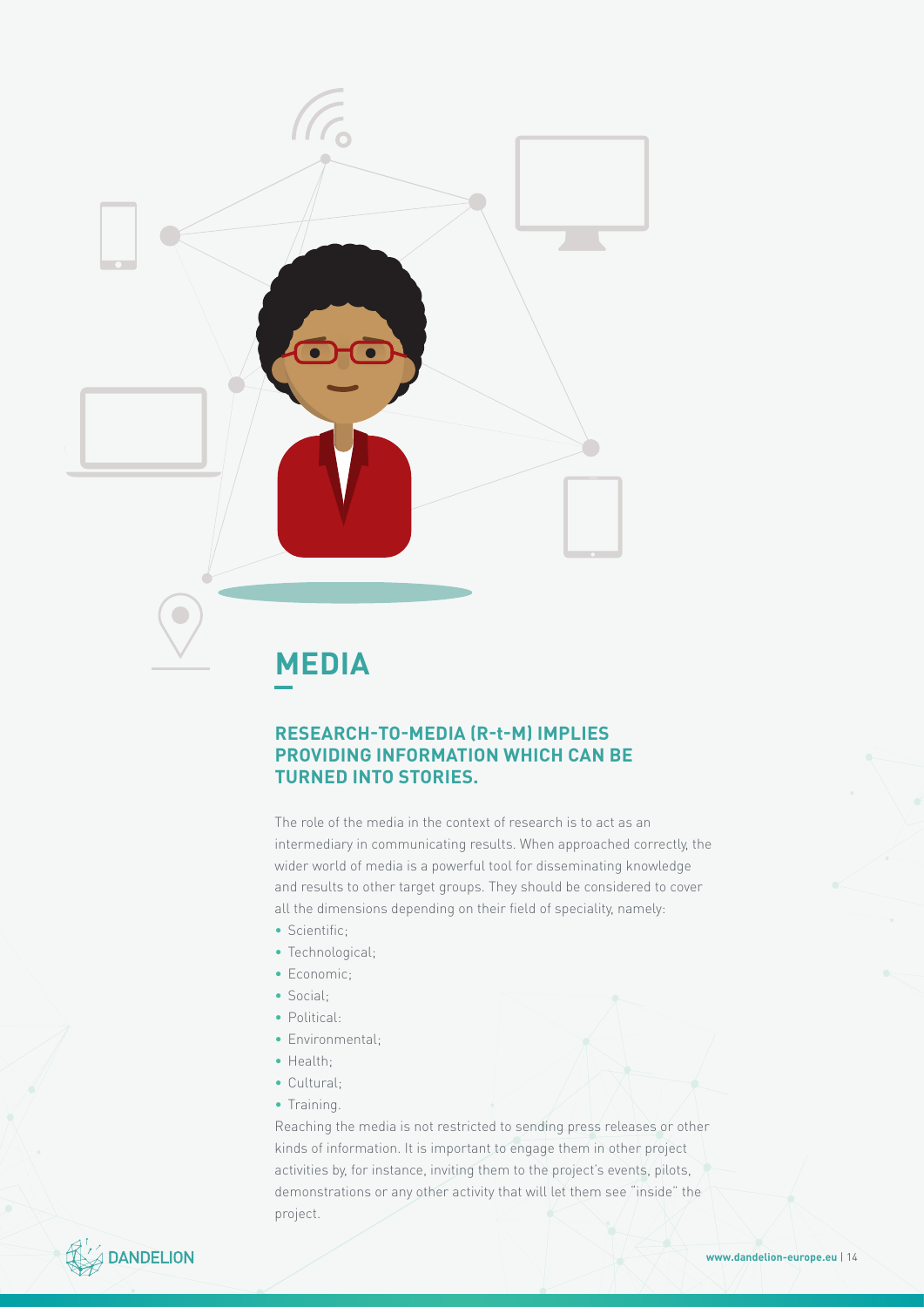### **NEWS AGENCIES MEDIA**

#### **What do they want?**

Structured information.

#### **Biggest challenge in communicating with the group:**

Providing information which can be used to create engaging content.

#### **What they need to know about SSH research:**

Information which offers an important message.

#### **Motivation to learn more and follow up:**

Indication of more related and easily usable information.

#### **How to communicate with this target group:**

Communication has to be very structured (who, where, what) and the main novelty of the research should be clearly highlighted. Information should be pre-digested for further repackaging for media use.

#### **Pre-result communication:**

Inform the media regularly about interesting milestones. Creating press releases will help to create rapport with news agencies, which will play a key role in disseminating the final results in the general media.

#### **Post-result communication:**

The most important findings (well explained in simple language) should be communicated via a press releases immediately. If possible, press conference will enhance chances for publication.

#### **What channels, activities and tools should be used to reach this target group:**

Regular press releases will help to increase your "branding" within the news agencies. Getting their journalist to your press conference is important.

#### **What should be the expected impact when using these channels/tools:**

Your press releases used by relevant news agencies.

#### **Do´s**:

Be patient, systematic and punctual. Getting your news in media agency reports is difficult, but can bring huge returns. Identify a journalist that could be interested in publishing your results and treat them as a "prior journalist" by offering exclusivity until a certain embargo date.

#### **Dont´s**:

Do not consider success with a news agency as job done with media. Successful dissemination needs intensive work with journalists on all levels.

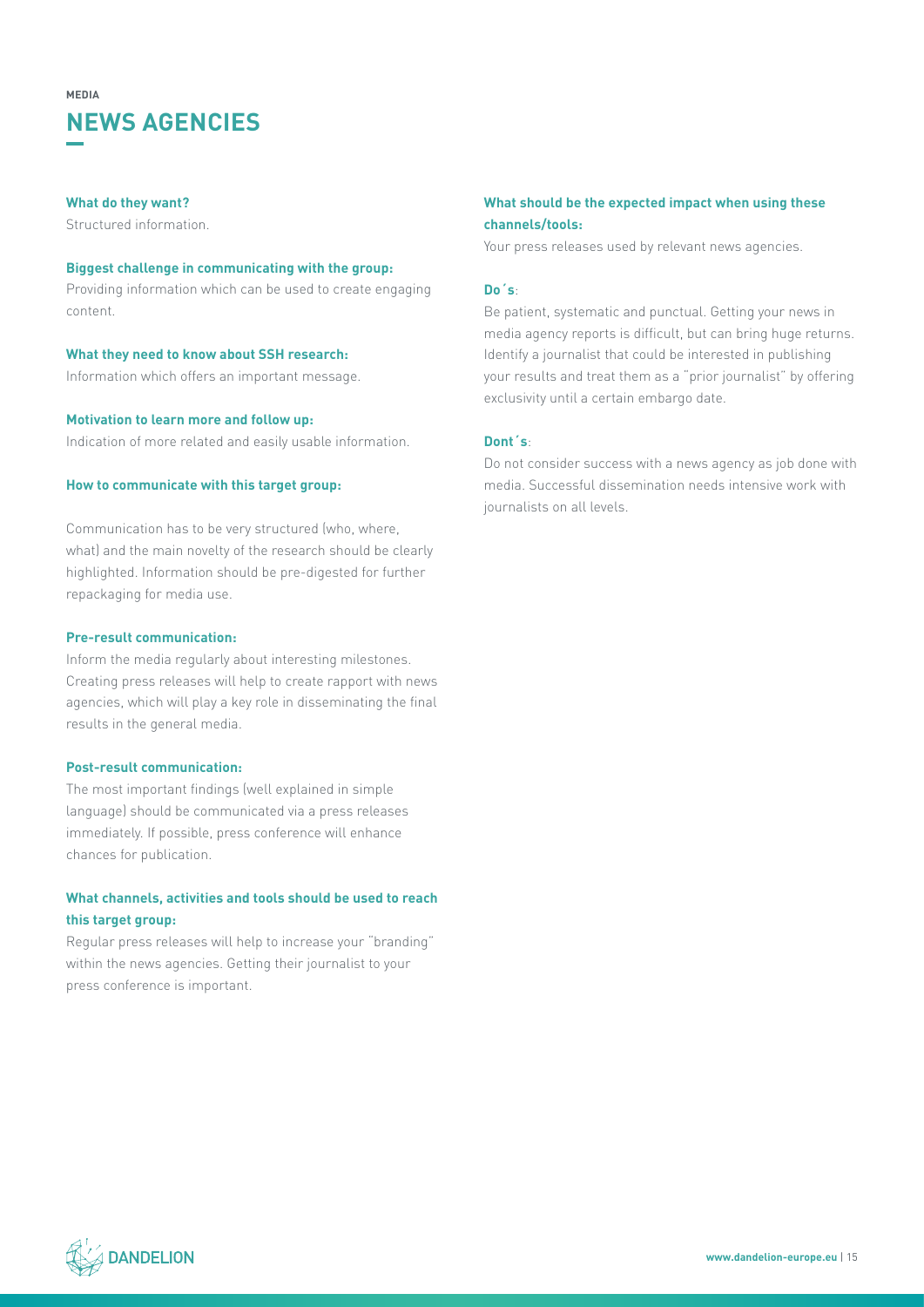#### **What do they want?**

Stories with depth.

#### **Biggest challenge in communicating with the group:**

Information, which can be given a specific narrative and which can be explored in depth and breadth.

#### **What they need to know about SSH research:**

New information, which can be translated into the everyday life of general population.

#### **Motivation to learn more and follow up:**

Ability to build pieces of information into a more complex storytelling structure. Consider the use of a personal element and graphics.

#### **How to communicate with this target group:**

The new knowledge should be a prominent part of communication, but with a clear connection to daily life. National aspects have to be considered (what are the research results for the particular country?). Relevant journalists (geographically, or topically) should be identified and if possible, communication established (email, call). Identify a group of people available for recording interviews.

#### **Pre-result communication:**

Establish ties with selected journalists (informing them about the goals and processes of the research and important milestones).

#### **Post-result communication:**

Results should be packaged into story, translating the results to the daily experience of people. Researchers should be ready to answer various questions from journalists.

#### **What channels, activities and tools should be used to reach this target group:**

Journalists prefer more direct communication (less formal than news agencies), which will give them opportunities to get additional information alongside the standard info they can pull from a news agency. Create special items of information that can be displayed in specialised press.

#### **What should be the expected impact when using these channels/tools:**

A wide range of articles about your research (news, commentaries) printed in media not only immediately after results publication, but reappearing when relevant topics arises.

#### **Do´s**:

Do intensive mapping and communication with journalists. Make them a part of the story, involve them in research and offer exclusive info.

Develop an interesting media kit by including real facts, street interviews (can also be used in other channels) to increase interest.

#### **Dont´s:**

Do not expect journalists to spend lot of time going through your activities on their own.

Have a compelling story ready for them, to get them interested.

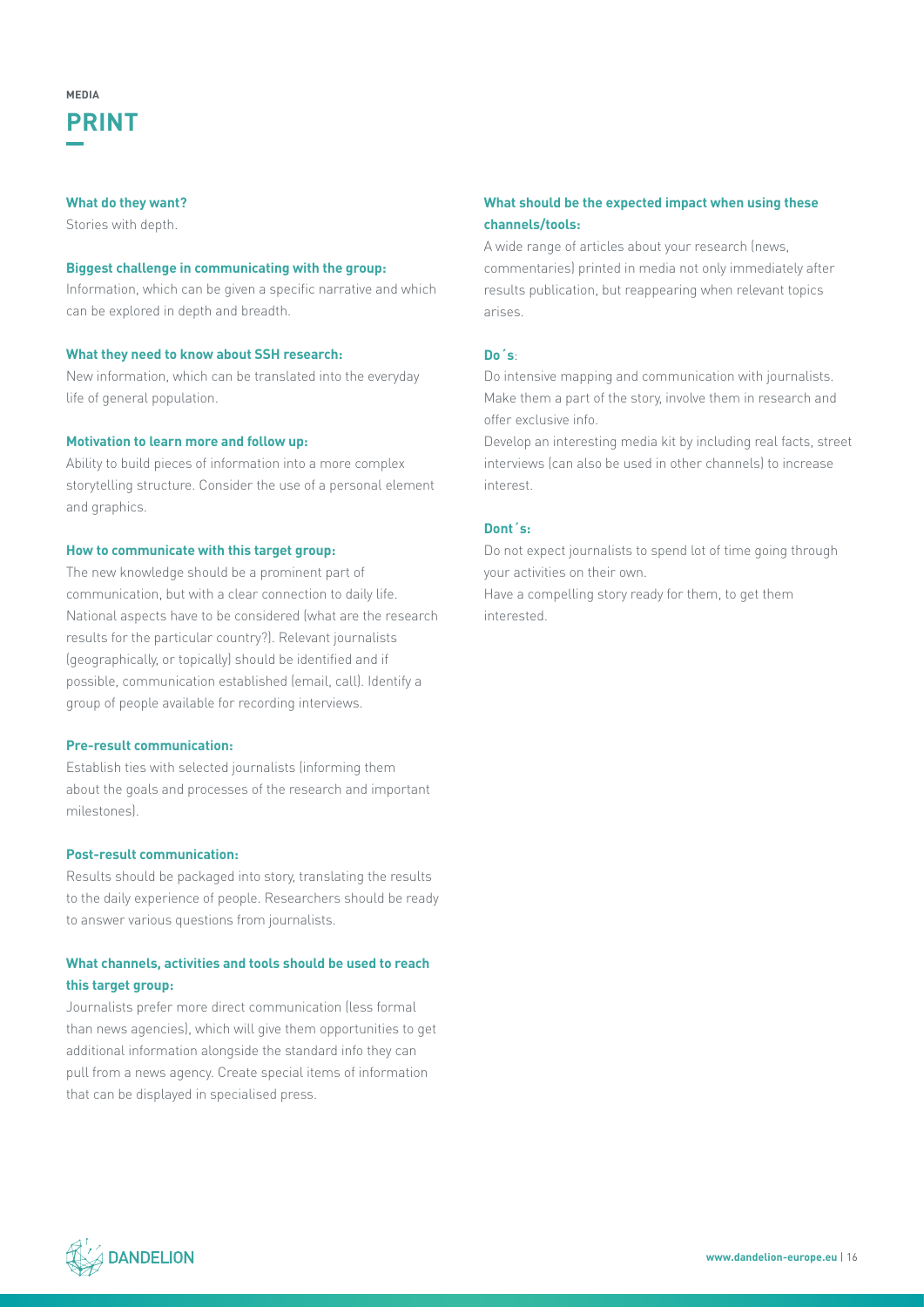**TV**

#### **What do they want?:**

Stories with emotions.

#### **Biggest challenge in communicating with the group:**

Information, which can be turned into emotive audiovisual stories.

#### **What they need to know about SSH research:**

New information, which can be put into context of the everyday life of the general population.

#### **Motivation to learn more and follow up:**

Finding novelty in all components of the information.

#### **How to communicate with this target group:**

Information has to be more straightforward than for print, since shorter messages more easily reach general broadcasting. Making the message emotive will increase reception.

#### **Pre-result communication:**

Interesting findings or interesting personal stories can be communicated.

#### **Post-result communication:**

Research results should be communicated with consideration of the opportunities both for visual and audio mediums. It is crucial to make the communication of results as compact as possible, without neglecting any important information.

#### **What channels, activities and tools should be used to reach this target group:**

The same channels apply as with news agencies and print. However, you can help to prove your audiovisual value by regularly communicating via videos and communicating TV journalists.

#### **What should be the expected impact when using these channels/tools:**

Results (correctly interpreted and giving a clear message!) appearing in major media.

#### **Do´s**:

Be ready to connect your research with "street" stories. TV loves combining facts with lively illustrations or interviews with people. Help them.

#### **Dont´s**:

Your time (if any) will be very limited. Have your main message ready and do not waste space with anything else.

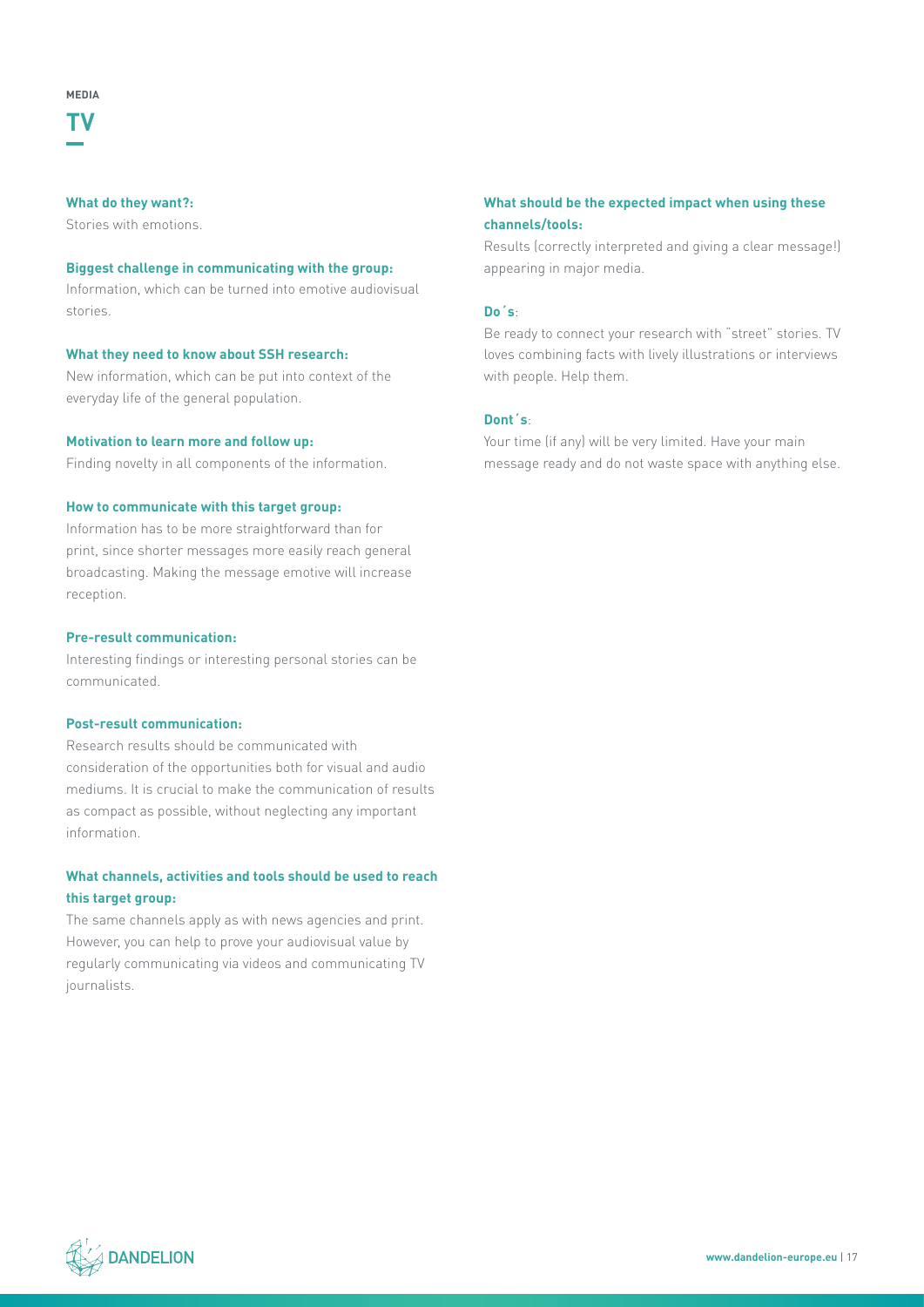### **BLOGGERS MEDIA**

#### **What do they want?**

Participating in discussion and bringing their own angle.

#### **Biggest challenge in communicating with the group:**

Information, which engages discussion and further exploration.

**What they need to know about SSH research:** Information, which will spark interest in the field and enhance dissemination.

#### **Motivation to learn more and follow up:**

Potential to bring new information about the topic into the wider discussion.

#### **How to communicate with this target group:**

Communication has to be user friendly (well-structured website, interactive, ability to post comments) and the team has to be active in social media. An active approach will fuel bloggers' interest.

#### **Pre-result communication:**

The goals and progress of research should be communicated on a regular basis in social media, through various channels (blogs, videos, pictures…).

#### **Post-result communication:**

Access to broader results should be open. Unlike traditional media (which rarely has the time and capacity to go deeper), bloggers may try to look at the results from various angles. Be ready to collect feedback (blogs, comments) and actively engage in conversation with authors.

#### **What channels, activities and tools should be used to reach this target group:**

Strong online presence is the most important channel of communication. "Online presence" in terms of Web 2.0, which means two-way communication with the audience. Send direct emails to the authors of the blogs and invite them for interviews.

#### **What should be the expected impact when using these channels/tools:**

Ongoing multidimensional discussion (blogs, comments, retweets…) about the research and its results.

#### **Do´s:**

Start building your online presence soon, even before the research starts. It will be a long term asset. Create a hashtag of the project.

#### **Dont´s:**

Do not expect anything to be self-propelled. Virality is the desired dream, which is rarely fulfilled without a lot of work. The online world needs active dissemination.

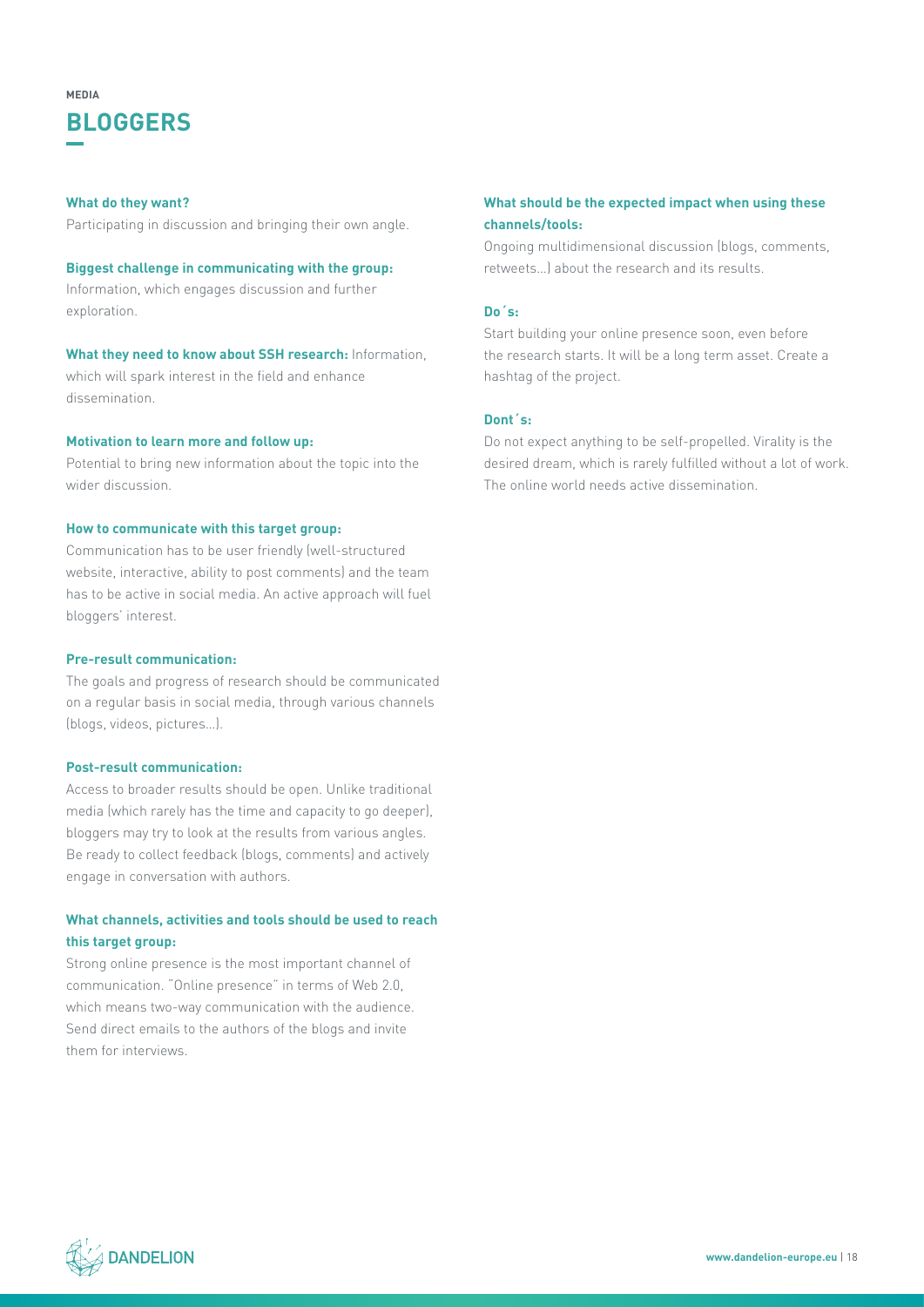### **HOW TO PREPARE A ONE-PAGE SUMMARY OF RESEARCH RESULTS**

One of the best ways to communicate research results is to produce a one-page summary. This is an essential tool for helping your research create impact.

Depending on the recipient, there are different approaches to developing this summary. The following section describes how to prepare a one- page summary of your research to each of the four target groups: the **general public**, **policymakers**, **academia** and the **media**. Using this guide, you can deliver your research to these target groups in maintaining the integrity of the information. Regardless of which group is being targeted, any summary should be written with the **4 C**s in mind:

- **1. C**lear;
- **2. C**oncise;
- **3. C**omplete;
- **4. C**onsistent.

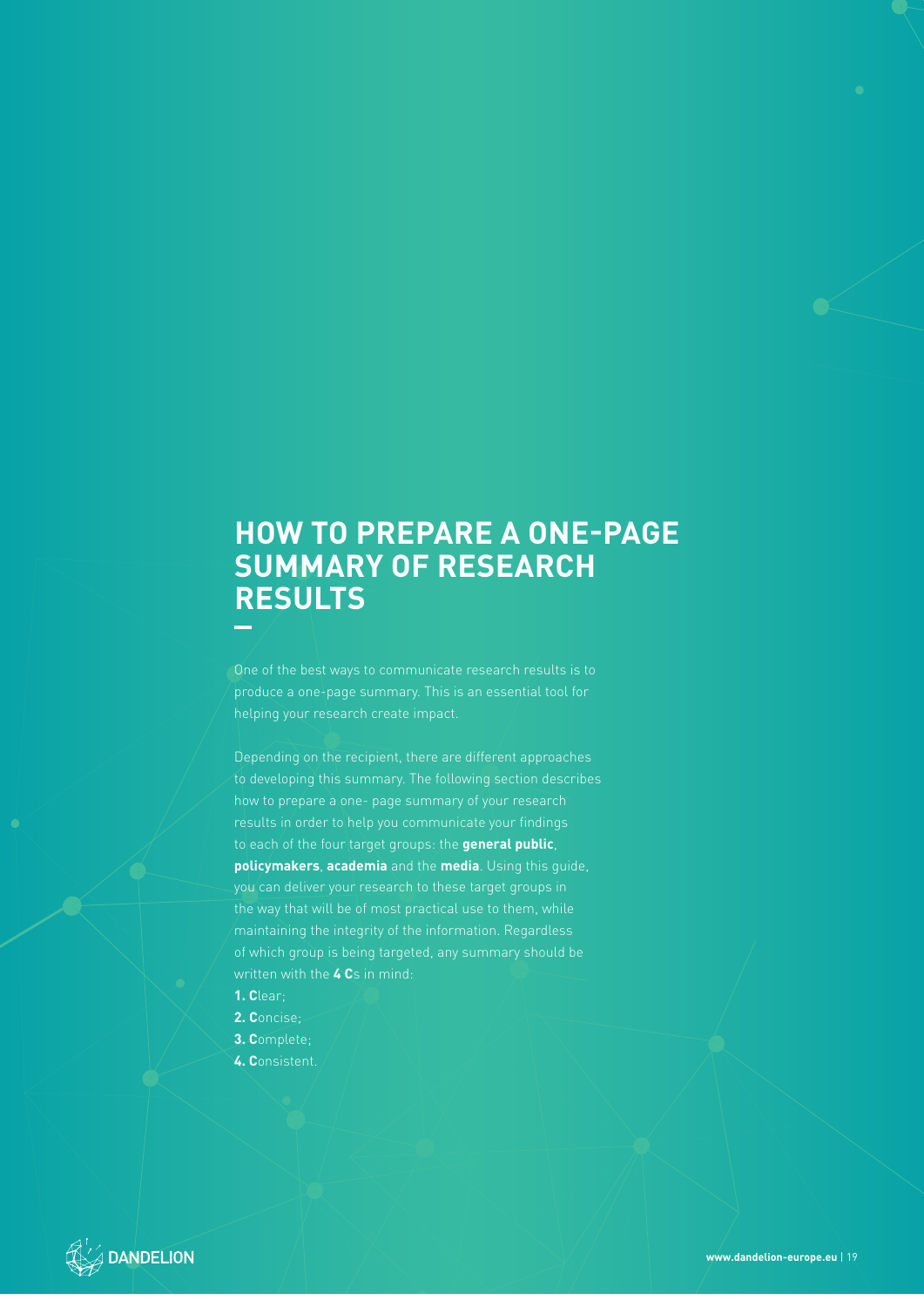

### **GENERAL PUBLIC**

The objective is to write a brief summary addressed to people who do not have knowledge about the subject and are interested in the benefits not only for themselves but for the society general. A summary for the general public should:

- Use the active voice:
- Provide context by using real examples;
- Use person centred language;
- Use clear sentences and avoid the use of technical terms, acronyms and jargon;
- Use simple explanations instead of scientific terms when possible;
- Include authors and contributors;
- Be proofread!
- Be looked over a number of times.

**Title:** Define a simple sentence with no more than 20/25 words that can be understood by the general public. If you can put it as a question or surprising fact it will raise the interest and curiosity of the reader.

**Text:** The text should provide answers to the questions: Who, What, Where, When, Why and How?

**Graphics:** Whenever possible use graphics and photos, that will help the reader understand the research better. The use of infographics is also recommended.



### **POLICYMAKERS**

Policymakers tend to have busy agendas and limited time to read reports. A summary for them should clearly and concisely report the benefits that your research can provide to the wellbeing of citizens.

The message should focus on the impact generated by the research and help the policymaker to evaluate policy options by including feasible recommendations. The type of policymaker that the summary is targeting should be identified: European level, national level or local level. This will influence the way that the results are presented.

**Title:** Define a simple sentence with not more than 20/25 words that can convince the policymaker about the benefits of adopting the recommendations.

**Text:** The typical policymaker is not interested in the research performed but in the evidence produced. Normally, the text should be written in two-column form.

**Graphics:** Whenever possible use images, tables, charts and graphs.

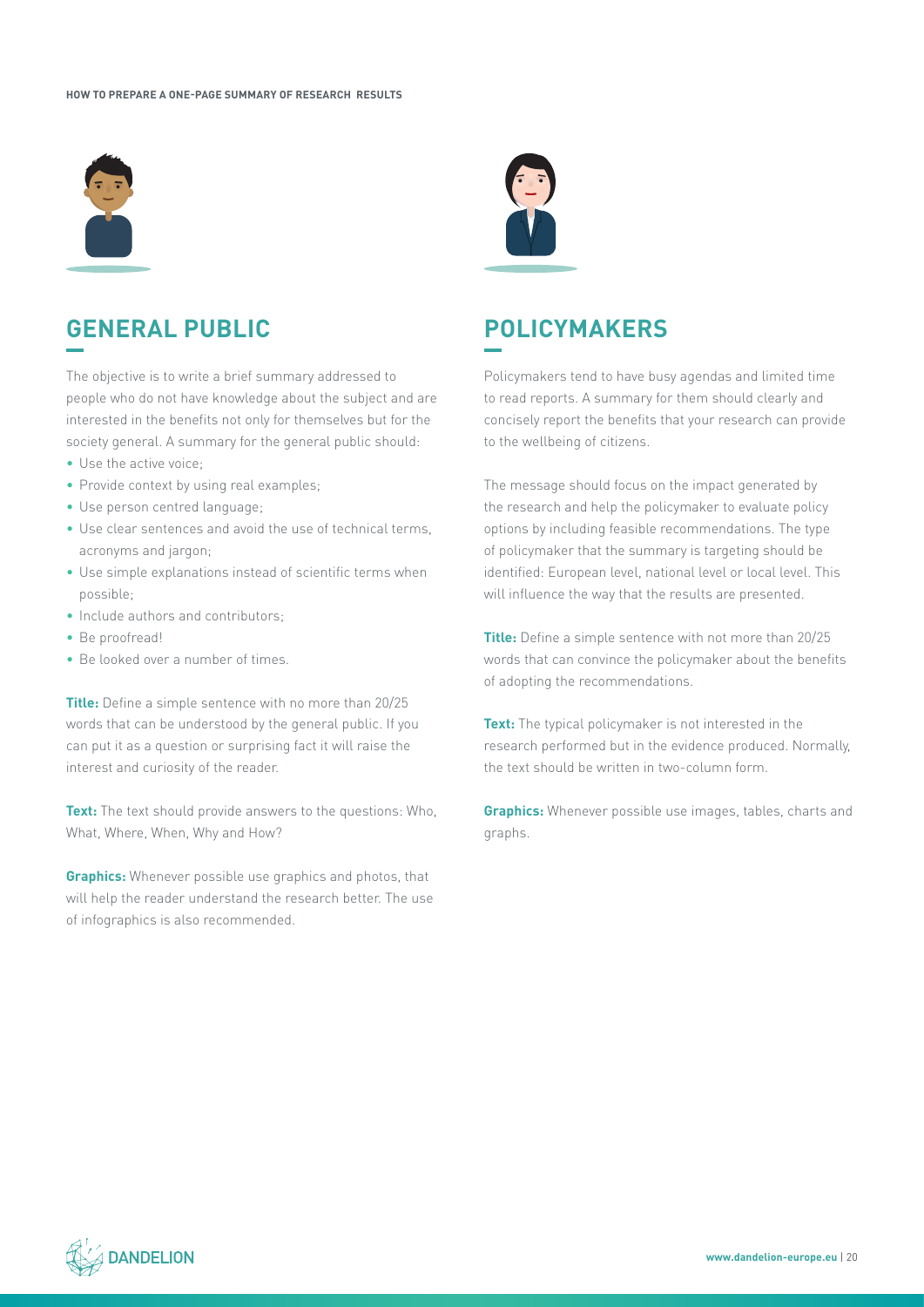#### **HOW TO PREPARE A ONE-PAGE SUMMARY OF RESEARCH RESULTS**



### **ACADEMIA**

A summary aimed at academia should show both the rigorousness of the research and present the new knowledge. It is very important not to talk down to this kind of audience since they are scientifically literate and will expect to receive information that does not omit complexity.

**Title:** Define a simple sentence with not more than 20/25 words that clearly explains the outcomes and implications of the research.

**Text:** The text should provide details on aims, objectives, methodology used and results, by including:

- What is the research about?
- What activities were developed?
- What were the findings?
- How can the results can be used?
- Which expected impacts and outcomes.

**Review of literature:** Literature review is an important part of any research project and therefore a synopsis and some retrievable references should be included, preferably ones that can be accessed via the internet.





The media can reach all kind of stakeholders, including the general public, policymakers, academia, funders, investors and the business community. Therefore, it is necessary to write a summary that can be used and understood by all of these groups. Create a 'pitch' which implies a 1-2 minute presentation which states challenge, innovative approach, and outcomes/impacts/benefits.

**Title:** Define a simple sentence with not more than 20/25 words that is exciting, uses plain language and makes the reader want to keep reading.

**Text:** Write as if you are writing to a friend that has no scientific knowledge and whenever possible use positive, direct and active speech by using "you", "your", "we" "ours", etc. The use of analogies and comparisons with life situations is helpful, and will help the media to create a more interesting message about the results that you want to be communicated.

**Keywords:** Always include the use of keywords (approximately 5) that will be used by the media to spread the summary, especially in online channels.